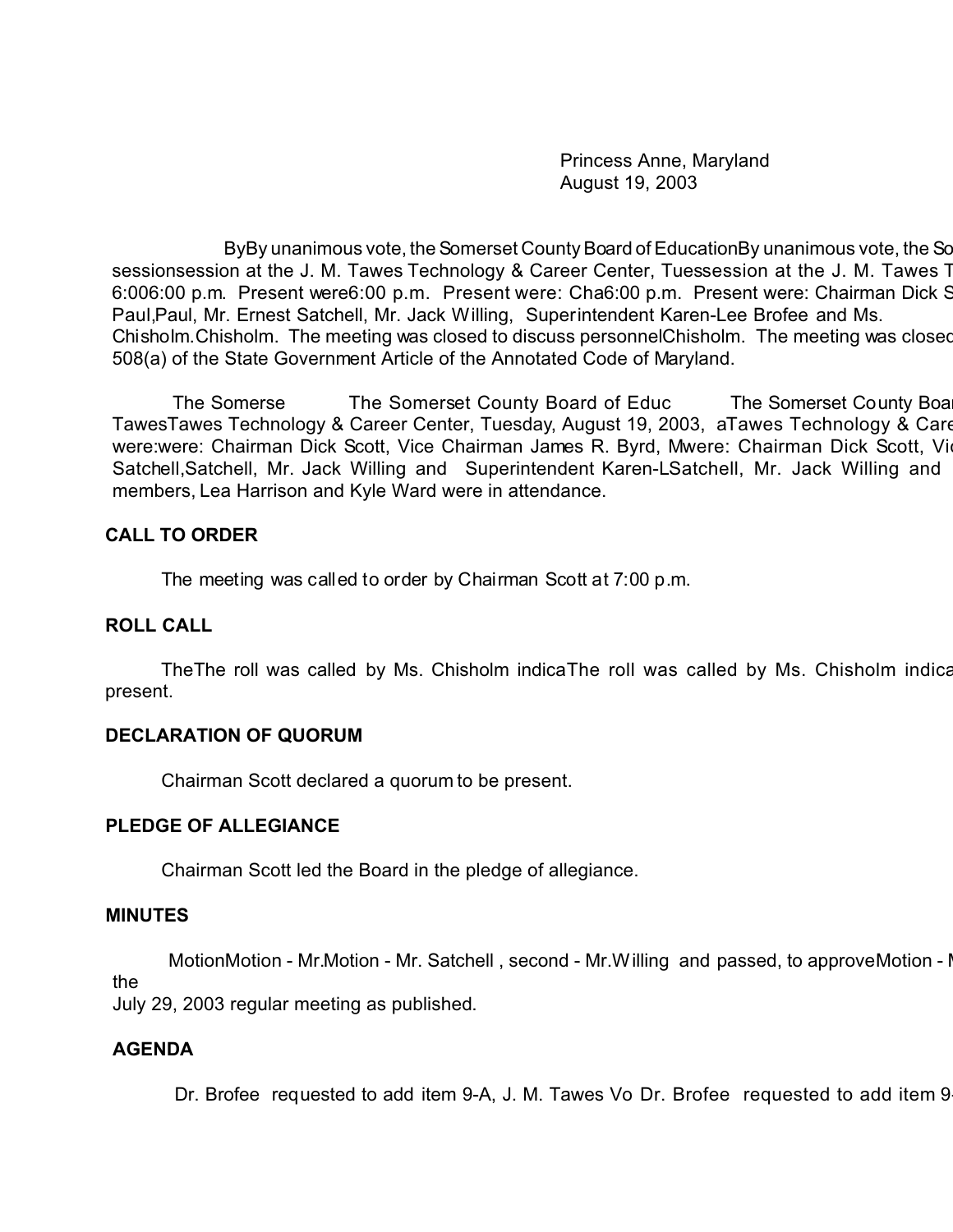Board Meeting - August 19, 2003 Page MotionMotion - Mr. Willing, Motion - Mr. Willing, second - Mr. Satchell and passed, to adopt the agenda

#### **PUBLIC PARTICIPATION**

No opinions were voiced during public participation.

#### **STUDENT BOARD MEMBER REPORT**

Kyle Ward reported on activities in his area school district.

#### **PRESENTATION OF DIPLOMA**

ChaiChairmanChairman ScoChairman Scott and Mrs. Theresa West presented Mrs. Ella M schoolschool diploma. On behalf ofschool diploma. On behalf of the Board, school diploma. On beha achievement.

## **J.M. TAWES CAREER & TECHNOLOGY SCHOOL REPORT**

Mr.Mr. Bloodsworth, Principal of the J. MMr. Bloodsworth, Principal of the J. M.Mr. Bloodsworth, Prir a detail report of the school s new, revised and continuing programs.

### **OLD BUSINESS**

## **POLICY 700-52 - RESPONSIBILITIES OF EDUCATIONAL INTERPRETERS**

UponUpon recommendation of the Superintendent, it Upon recommendation of the Supe secondesecondedseconded by Mseconded by Mr. Paul and passed, to approve Policy 700-52 Educational Interpreters.

#### **NEW BUSINESS**

## **PERSONNEL**

Upon recommendation of the Superintendent, it was moved by Mr. Paul, secondedseconded byseconded by Mr.Byrd and passed, seconded by Mr.Byrd and passed, to approve AngelaAngela Brinkley, Faith Daum, Teresa Ratcliffe, Terry Gibbons, CAngela Brinkley, Faith Daur Thomas Blakelock, Jocelyn Ward, ValarieThomas Blakelock, Jocelyn Ward, Valarie Bevins, George T Lawrence; resignations: Andrea Hill, Louise Cheek.

# POLICYPOLICY 600-1 - STUDENTS RIGHTS ANPOLICY 600-1 - STUDENTS RIGHTS AI **FOR STUDENT POLICIES**

The The Board received for study Policy 600 The Board received for study Policy 600-1The Board received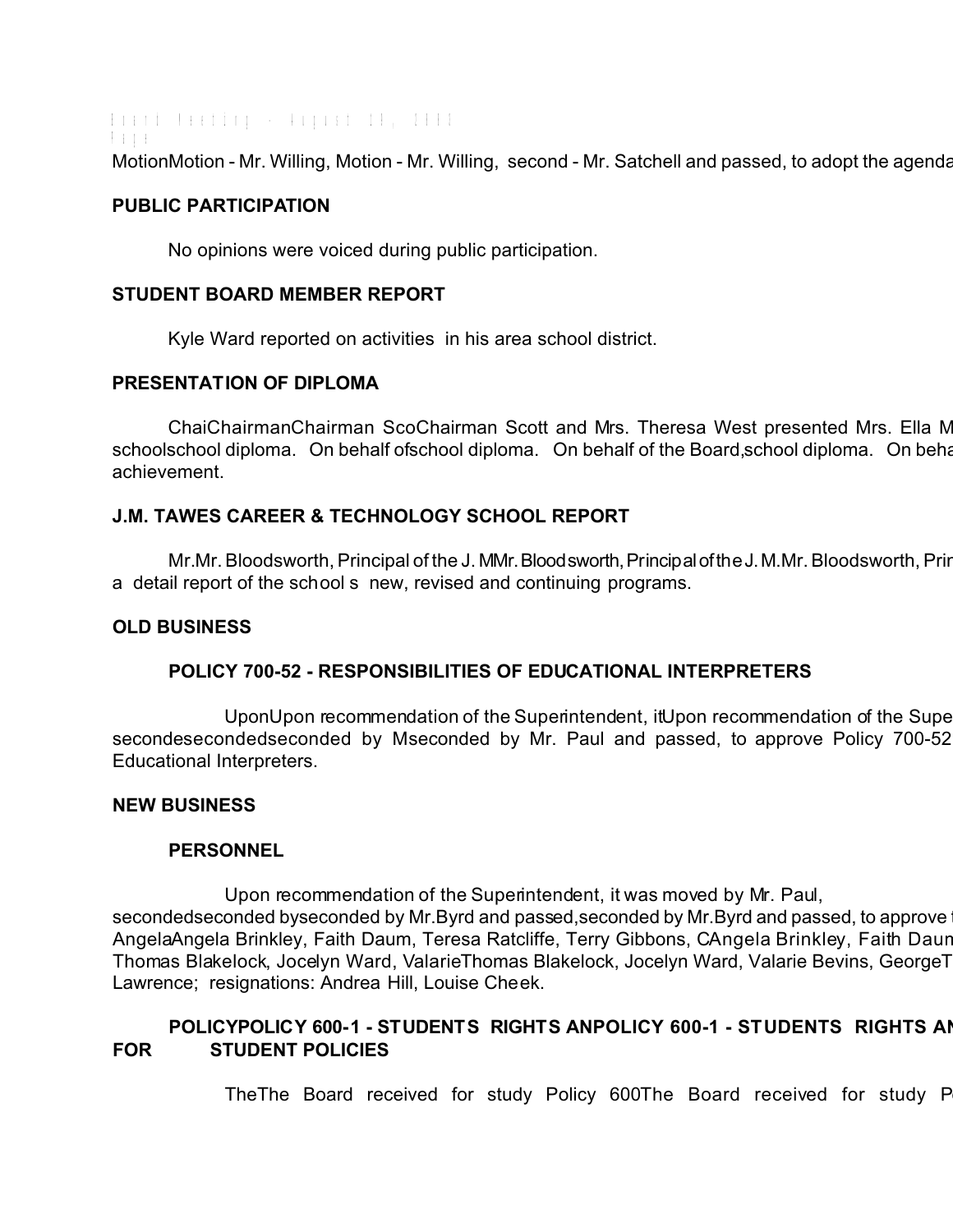Board Meeting - August 19, 2003 Page Responsibilities and Goals for Student Policies.

# POLICY 600-20, PROCEDURES FOR THE REGISTRATION, POLICY 600-20, PROCEDURES  **WITHDRAWAL OF HOMELESS CHILDREN**

TheThe Board received for study Policy 600-The Board received for study Registration, Transfer and Withdrawal of Homeless Children.

# POLICY 200-21 - GUIDELINES FOR RELEASING SCHOOLPOLICY 200-21 - GUIDELINES F  **INDIVIDUAL SCHOOL INFORMATION**

The The Board received for study PThe Board received for study PoliThe Board re School System and Individual School Information.

# **POLICPOLICYPOLICY 700-14 - PERSONNEL PROCEDURES, FOOD AND NUTRITION SERVICES**

The Board received The Board received for study Policy 700-14, Personnel The Board re and Nutrition Services.

## **FOOD AND NUTRITION SERVICES REPORT**

Ms.Ms. Susie Wood provided a report ofMs. Susie Wood provided a report of tMs Program and a FY-03 financial update.

## **TRANSPORTATION**

UponUpon recommendation of the SuperinUpon recommendation of the Superintendent secondedseconded by Mr. Satchell and passedseconded by Mr. Satchell and passed to approve Betty  $\cdot$ Smith Island.

## **UPDATE ON WESTOVER BOILER REPLACEMENT**

Mr. Mr. Daug Mr. Daugherty provided an updated report on the Westover School boiler replacement.

## **BUDGET TRANSFER**

UponUpon recommendation of theUpon recommendation of the Superintendent, it was m secondedseconded by Mr. Paul and passedseconded by Mr. Paul and passed to approve seconded b Instructional Salaries accounts to the Maintenance account as requested.

## **TECHNOLOGY DEMANDS FOR 2003-04**